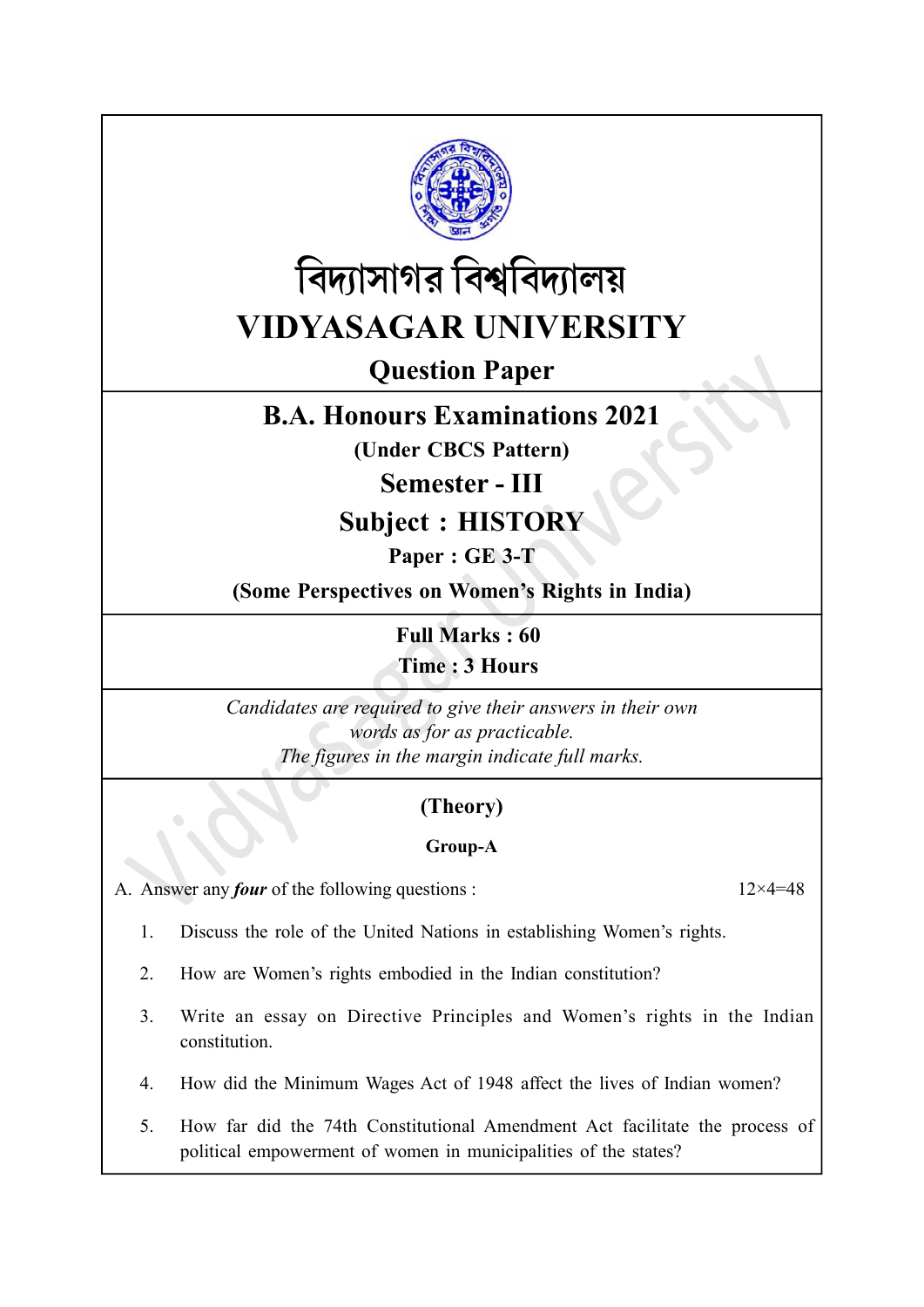- 6. Do you consider that Panchayati Raj has effectively empowered women through the 73rd Constitutional Amendment Act?
- 7. Critically analyse the social and legal rights of Women in post independence India.
- 8. Discuss the role of non-governmental organizations in protecting women's rights in India.

#### Group-B

- B. Answer any six of the following questions :  $2 \times 6 = 12$ 
	- 1. What is 'Human Rights'?
	- 2. What do you mean by "Directive Principles"?
	- 3. What was the Minimum Wages Act 1948.
	- 4. what is the Domestic Violence Act.
	- 5. What measures are taken for the prevention of sexual harassment at workplace?
	- 6. What steps has the UN taken for the advancement of women's rights?
	- 7. Write a short note on CEDAW.
	- 8. What is the Dowry Prohibition Act of 1961?
	- 9. Write a short note on 'The Hindu Woman Right to Property Act of 1973'.
	- 10. What is the difference between human rights and democratic rights?

## বঙ্গানুবাদ

## বিভাগ-ক

ক. নিম্নলিখিত যে কোনো চারটি প্রশ্নের উত্তর দাও ঃ

 $52\times8=86$ 

- নারী অধিকার প্রতিষ্ঠায় জাতিসংঘের ভূমিকা আলোচনা কর।  $\mathsf{S}$ .
- ভারতীয় সংবিধানে নারী অধিকারের বিষয়টি কীভাবে লিপিবদ্ধ করা আছে? ২.
- ভারতীয় সংবিধানে নির্দেশমূলক নীতি ও নারী অধিকার সম্পর্কে একটি প্রবন্ধ লেখ।  $\mathcal{O}_{\mathcal{L}}$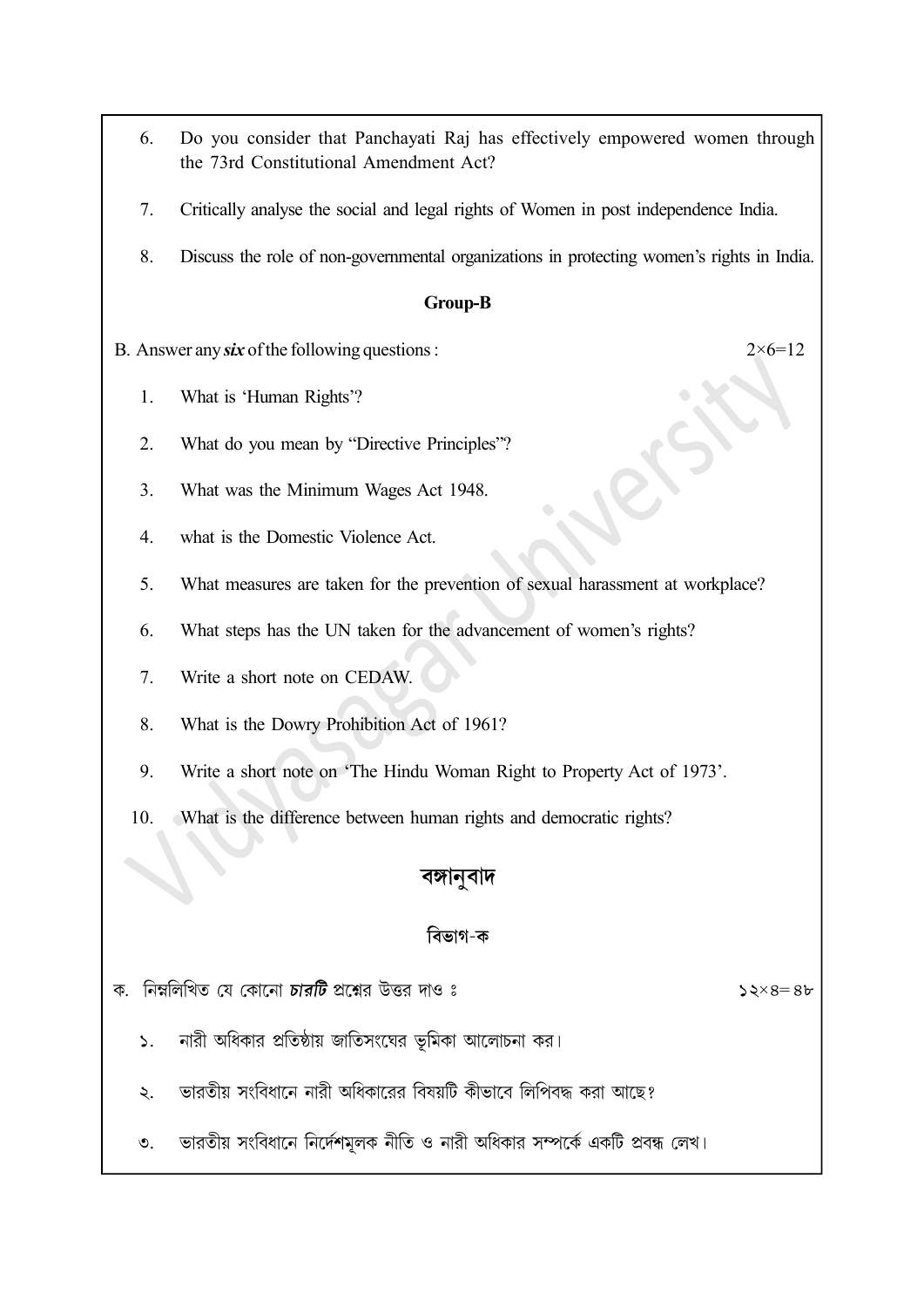- ১৯৪৮-এর ন্যুনতম মজুরী আইন নারীদের জীবনে কেমন প্রভাব ফেলে? 8.
- ৭৪ তম সংবিধান সংশোধন আইন পৌরসভায় নারীর রাজনৈতিক ক্ষমতায়নের প্রক্রিয়াকে কতখানি  $\alpha$ . গতিশীল করেছিল?
- তুমি কী মনে কর ৭৩তম সংবিধান সংশোধন আইনের মাধ্যমে পঞ্চায়েতী রাজ নারীর ক্ষমতায়ন সম্ভব  $\mathcal{P}$ করেছিল ?
- স্বাধীনতা পরবর্তীকালে ভারতে নারীদের সামাজিক ও আইনগত অধিকারের বিষয়টির সমালোচনামূলক  $\mathsf{q}$ . বিশ্লেষণ করো।
- ভারতে নারী অধিকার সংরক্ষণে বেসরকারি প্রতিষ্ঠানগুলির ভূমিকা আলোচনা কর।  $\mathbf{b}$ .

## বিভাগ-খ

খ. নিম্নলিখিত যে কোনো ছয়টি প্রশ্নের উত্তর দাও ঃ

২<= ৬×

- 'মানবাধিকার' কি?  $\sum$
- 'নিৰ্দেশমূলক নীতি' বলতে কি বোঝ?  $\lambda$ .
- ১৯৪৮-এর ন্যুনতম মজুরী আইন কী ছিল?  $\mathcal{O}$ .
- গাৰ্হস্থ্য হিংসা আইন কী? 8.
- কৰ্মক্ষেত্ৰে যৌন হেনস্থা প্ৰতিরোধে গৃহীত ব্যবস্থাগুলি কী কী?  $\alpha$ .
- নারী অধিকারের বিস্তারে জাতিসংঘের উদ্যোগগুলি কি কি ছিল? ৬.
- CEDAW সম্বন্ধে একটি সংক্ষিপ্ত টীকা লেখ। ٩.
- পণপ্ৰথা বিরোধী আইন (১৯৬১) কী?  $\mathbf{b}$ .
- "The Hindu Woman Right to Property Act, 1973" সম্বন্ধে একটি সংক্ষিপ্ত টীকা লেখ।  $\delta$ .
- মানবাধিকার ও গণতান্ত্রিক অধিকারের মধ্যে পার্থক্য কী?  $\mathcal{L}$ .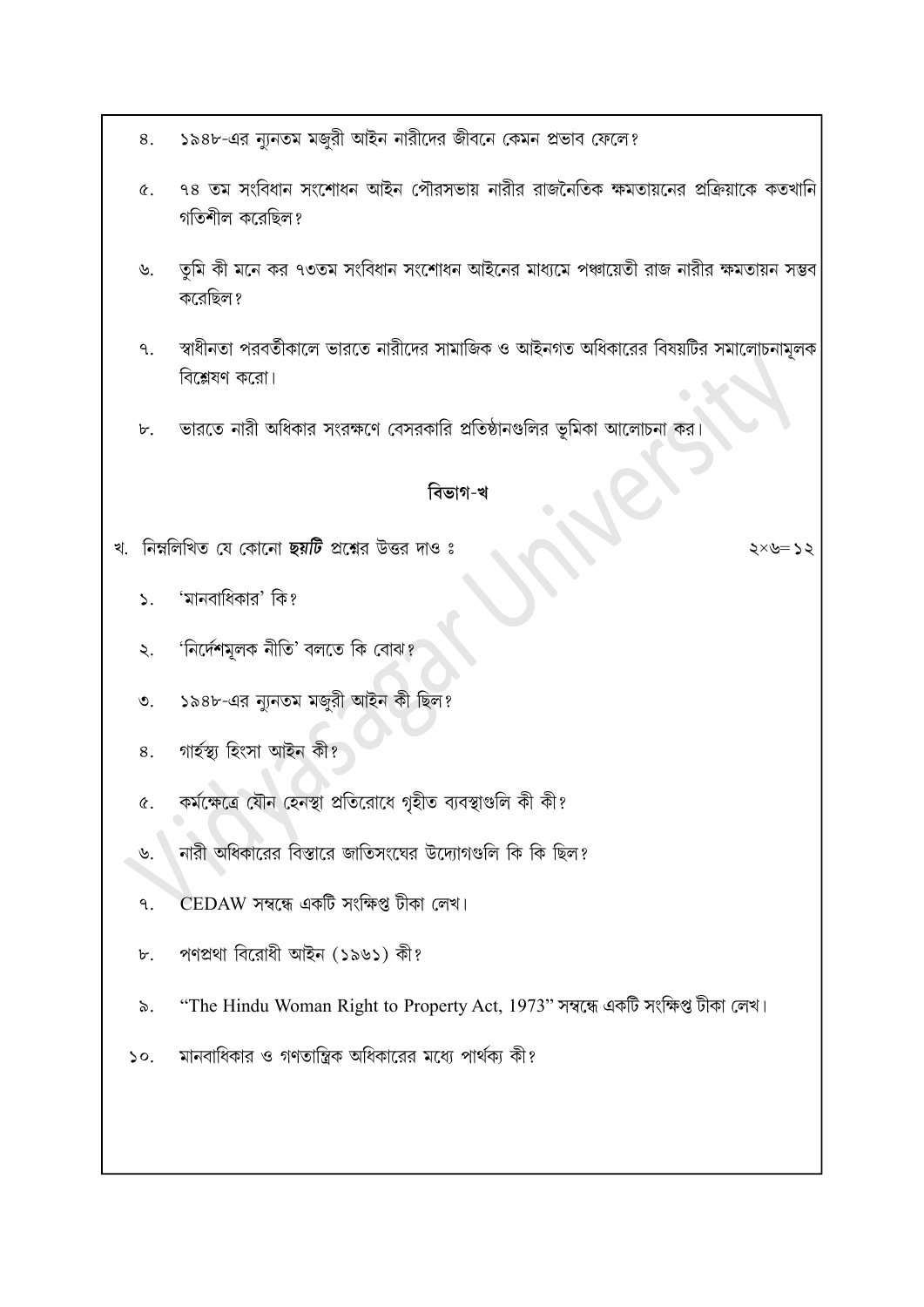#### Santali Version

#### $07009069 - 8$

o. jahaN ge PunYa. kukli reYag Tela ol me - 12×4 = 48

- $1$  , that possible wap-algeary obsided by lagnapon parised and usuro  $0.80000$   $0.800000$   $0.100000$
- $2.$  089020203  $20303030302$   $20303002$   $2030000$   $20300000$   $203000000$   $203000000$ ancas peca?
- $8.$  balasoones kosonraar so ban boyag wob-a.ega.sh as kawao  $20.6920.52$  be  $0.2020$  and  $292$   $20$   $21$
- $6.$  behard that the data bedanger the section of the parameter  $\alpha$  $202$  particles by  $10<sup>2</sup>$  or  $6<sup>2</sup>$  or  $6<sup>2</sup>$  or  $6<sup>2</sup>$  or  $6<sup>2</sup>$  or  $6<sup>2</sup>$  or  $6<sup>2</sup>$  or  $6<sup>2</sup>$  or  $6<sup>2</sup>$  or  $6<sup>2</sup>$  or  $6<sup>2</sup>$  or  $6<sup>2</sup>$  or  $6<sup>2</sup>$  or  $6<sup>2</sup>$  or  $6$
- $6.$  Oba PAAMAN  $74$ th la $304$ araal ladea.r baiede kond $69$  dep-aig ive PonoT reYag nogor nigom re kuzi ko raj a.ri DazeY qam  $029 - 311$
- $\mathcal{E}$ . and the NSU rajage and the Dagasing of all  $\mathcal{E}$  and  $\mathcal{E}$  $20$ <sub>20</sub>  $20$ <sub>20</sub>  $20$ <sub>20</sub>  $20$ <sub>20</sub>  $20$ <sub>20</sub>  $20$ <sub>20</sub>  $20$ <sub>20</sub>  $20$ <sub>20</sub>  $10$ <sub>20</sub>  $20$ <sub>20</sub>  $10$
- $2.$  beyard  $20$  same object bar beyag lated ar ba.ebe wab ba apolated alos apridar disi
- $8.$  02 Lastari superformation to that the some wat all algebrand some  $\alpha$ mohoT baboT ol me|

#### $0709969 - 0$

- 0. Negram ge opsog ganar boopt serag oepar en ue:  $2 \times 6 = 12$
- $C.$  ass to asward the cop baca?
- 2. "Directive Principles" KONGE MG&OSTA UZCOZ 82& ZU WONGONY O?
- $3.699.37$  (GCC P20902 bay base bay yang bang one on we band?
- 6. Domestic Violence Act  $92.929$  band  $\overline{2}$ ?
- $6.$  bay,  $\alpha$  barged  $\alpha$ . as Sexual Herassment pa.g $\alpha$  os la.gabbaa 02 $\alpha$  ba brand. ananea ?